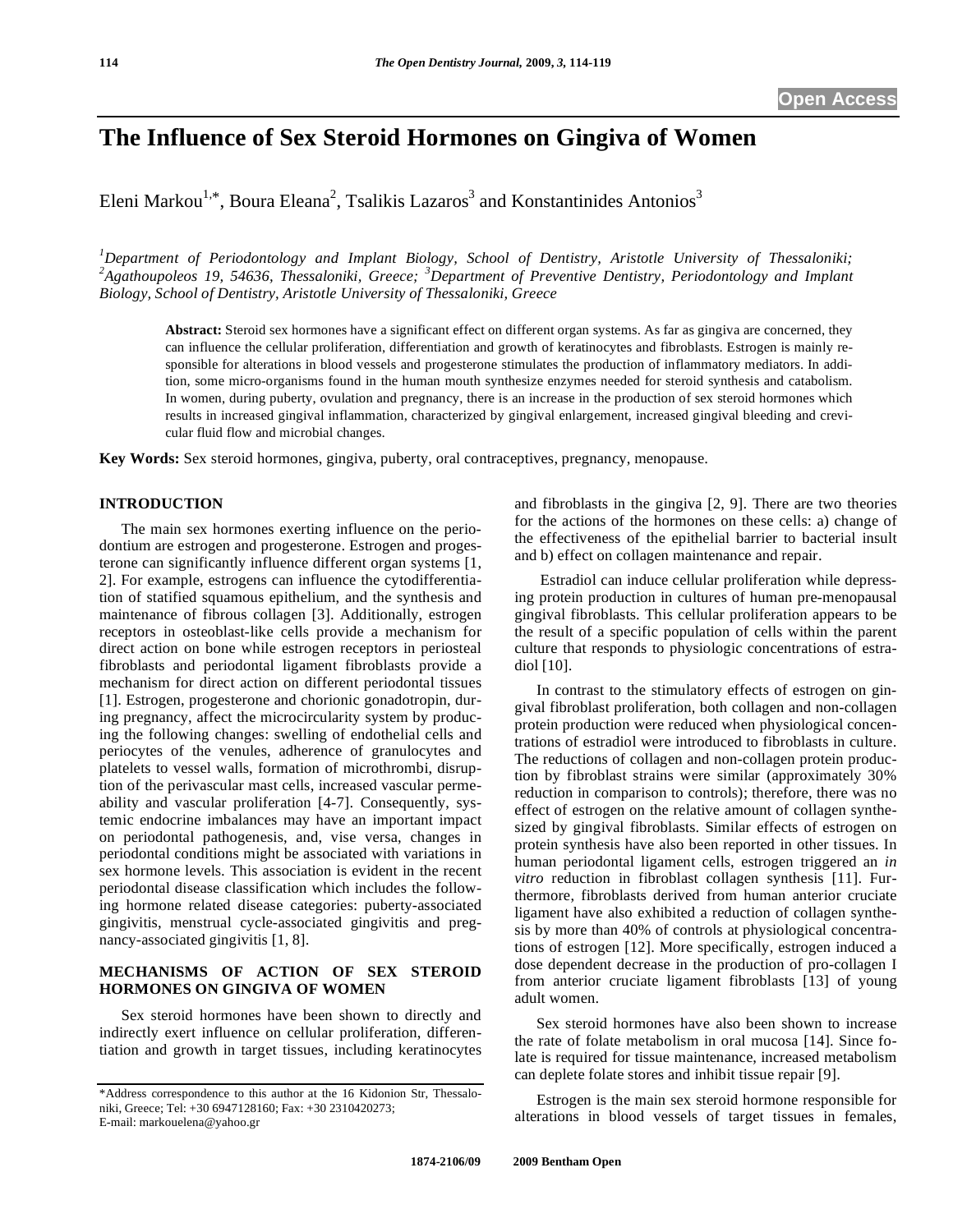stimulating endometrial blood flow during the estrogen plasma rise seen in the follicular phase. Subsequently, endometrial blood flow decreased during the luteal phase of the cycle with waning estrogen levels [15]. In contrast, progesterone has been shown to have little effect on the vasculature of systemic target tissues [9]. On the other hand, in gingiva and other non-periodontal intraoral tissues, more evidence has accumulated for progesterone affecting the local vasculature than for estrogen. In addition, progesterone has been shown to reduce corpuscular flow rate, allowing for accumulation of inflammatory cells, increased vascular permeability and proliferation [16-19]. Human PDL cells possessed immunoreactivity for (towards) estrogen receptors. More specifically estrogenic effects in PDL cells are mediated *via*  estrogen receptors beta (ERbeta), whereas no immunoreactivity was expressed in these cells for progesterone receptors, which implies that progesterone does not have a direct effect on PDL cell function [20].

 These hormones may alter immunologic factors and responses, including antigen expression and presentation, and cytokine production, as well as the expression of apoptotic factors and cell death [21]. Several studies have focused on the observation that immune system components have been identified as possessing sex steroid receptors [9]. In mice, the presence of oestrogen receptors on various immune cells has been demonstrated, as well as the presence of androgen receptors on T and B lymphocytes [22]. Progesterone in particular has been shown to stimulate the production of the inflammatory mediator, prostaglandin E2 and to enhance the accumulation of polymorphonuclear leukocytes in the gingival sulkus [23]. Progesterone has also been found to enhance the chemotaxis of polymorphonuclear leukocytes, while low concentrations of estradiol have been demonstrated to reduce polymorphonuclear leukocytes chemotaxis [24]. In addition, sex steroid hormones seem to modulate the production of cytokines [25], and progesterone has been shown to downregulate Il-6 production by human gingival fibroblasts to 50% of that of control values [26, 27].

 According to a radically new insight into the diversity of human oral microflora, the human mouth consists of an estimated number of 19,000 phylotypes, which is considerably higher than previously reported [28]. Although the hypothesis that hormonal changes in the menstrual cycle cause changes in the oral microbiota could not be confirmed [29]. Some micro-organisms, as Aggregatibacter. actinomycetemcomitans, Porphyromonas gingivalis and Prevotella intermedia, are known to synthesize steroid metabolizing enzymes needed for steroid synthesis and catabolism [30]. The steroid metabolites may also contribute to nutritional requirements of the pathogens, or enable synthesis of matrices associated with host evasion mechanisms [31]. The need for an androgen metabolic pathway in pathogens may be an adaptation to a parasitic presence in the host. Culture supernatants of these micro-organisms have been shown to enhance the expression of 5a-reductase activity in human gingiva and in cultured gingival fibroblasts, resulting in the formation of 5adihydrotestosterone (DHT) from androgen substrate [32]. The DHT can influence protein synthetic activity in these pathogens, for which there is a variety of applications. Some of these functions are: a) the formation of surface capsular protein contributing to their evasion of host elimination mechanisms, such as phagocytosis, by preventing opsonisation b) persistence and dissemination with the host and c) interspecies aggregation and energy generation as a result of the electron transfers involved in these enzyme activities [31]. 5a-reductase activity can be activated in a phospholipidic environment [33]. Increased amounts of phospholipases A2 and C are synthesized by periodontal pathogens (*e.g*. spirochaetes) during inflammatory episodes in the periodontium. Phospholipase C is also released from leukocytes during cell lysis and in addition to degrading gingival crevicular epithelium it is also known to stimulate 5areductase activity [32].

## **INFLUENCE ON PERIODONTIUM DURING PU-BERTY**

 Puberty is a complex process of sexual maturation and it is responsible for changes in physical appearance and behavior that are related to increased levels of the steroid sex hormones, testosterone in males and estradiol in females [34].

 Puberty gingivitis is characterized clinically by the onset of exuberant inflammation of the marginal and, by direct extension, adjacent attached gingiva, especially in the interdental papillae [35, 36], with increased gingival bleeding during puberty [35]. This gingival enlargement, is found primarily on the facial surfaces, with the lingual surfaces remaining relatively unaltered [9].

 Several reports [37-39] have indicated that there is a significant increase in gingivitis in children entering puberty and during the pubertal period. A peak prevalence of gingivitis has been determined at 12 years, 10 months in females and 13 years, 7 months in males, which is consistent with the onset of puberty [40]. This increase is believed to be related, at least in part, to an alteration in the subgingival microflora. [41, 42] including the presence of Prevotella intermedia, which can substitute estrogen and progesterone for vitamin K, an essential bacterial growth factor [43, 44]. There also is an increase in the quantity of plaque in general [41] and other species in particular, including spirochetes, Capnocytophagia sp., Actinomycetes sp., and Eikenella corrodens [38, 42, 45]. Capnocytophaga species have been associated with a tendency towards increased bleeding [45] Tiainen *et al*. [41] showed that the severity of puberty gingivitis was related more closely to plaque build up than to hormones.

 The removal of local factors by oral hygiene techniques was the key to management of hormone-related gingivitis, as it was pointed by Oh *et al*. [46]. However, other studies have not confirmed these relationships [47, 48]. In a longitudinal study, Yanover and Ellen [48] were unable to detect any changes in the oral microbiota during puberty and found no correlation between plasma estradiol levels and levels of black pigmented anaerobic bacteria.

## **INFLUENCE ON PERIODONTIUM DURING THE MENSTRUAL CYCLE**

 The menstrual cycle is a 25-30-day period, controlled by the secretion of sex hormones, which is responsible for continued ovulation until menopause [1, 32]. It can be divided into two phases: a proliferative and a secretory phase, corresponding to pre- and post-ovulatory events in the ovaries. The proliferative phase is characterized by a gradual increase in production of gonadotropin (FSH) and of estrogens and, to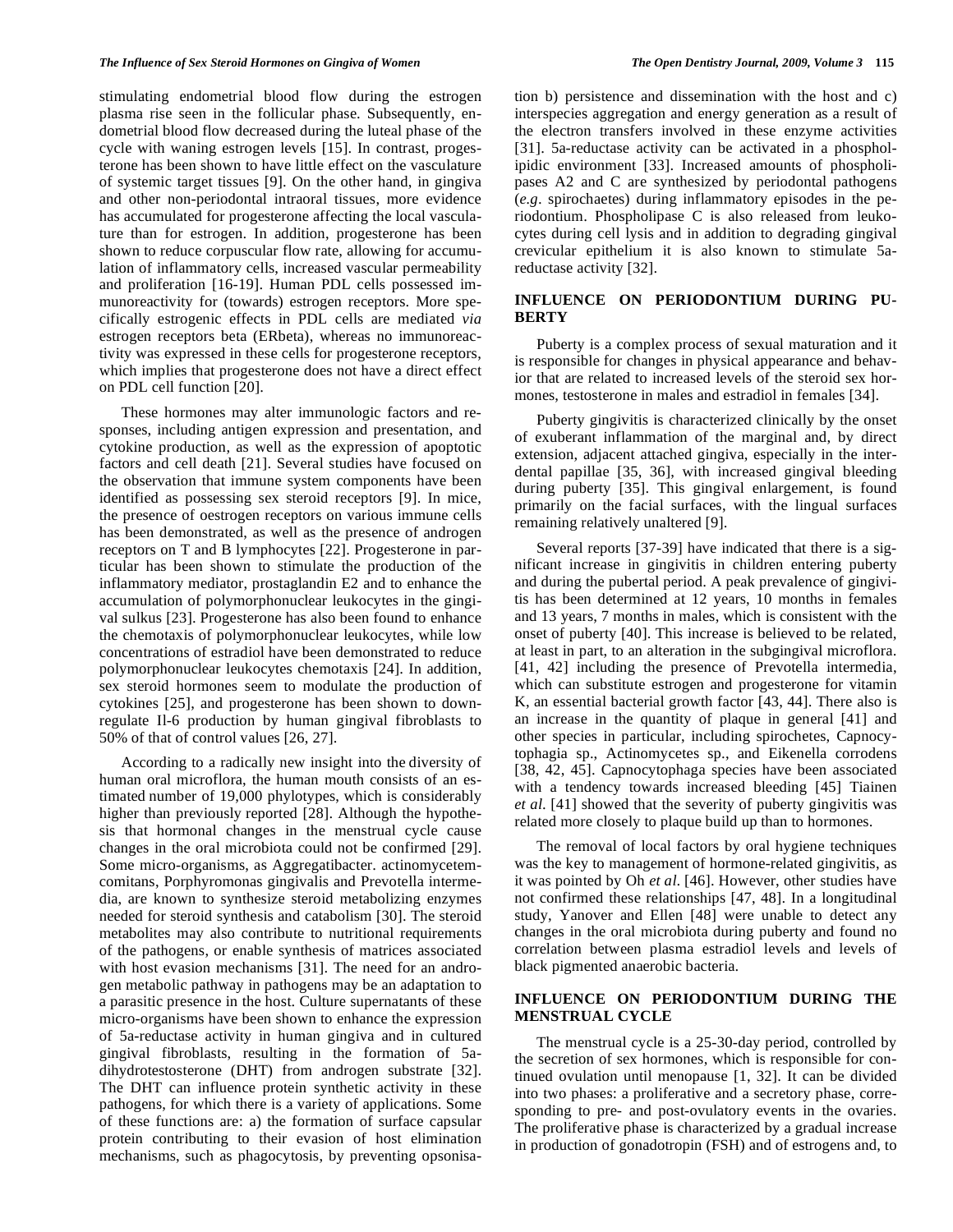a lesser degree, progesterone. At ovulation there is a sudden and marked increase in production of gonadotropin and of estrogens [50]. Lindhe and Attström [50] have demonstrated that a small gradual increase of the gingival exudation is observed in all females on the day of ovulation, while the secretory phase is characterized by a gradual decrease in gingival exudation. In a longitudinal study, Hugoson [51] discovered that gingival exudate increased by at least 20% during ovulation in more than 75% of the females examined. Lindhe and Attström [50] noted that during their menstrual cycles, women without clinical gingivitis showed no increase in gingival fluid, whereas those with gingivitis showed increases in gingival fluid. It is generally accepted that increased sex hormones during the menstrual cycle modulate the development of localized gingival inflammation, although this has not been fully experimentally proven [26, 49, 52-54]. More specifically, Holm-Pedersen and Loe in 1967 [55] showed that no correlation existed between the condition of the gingiva and the different phases of the menstrual cycle in clinically healthy gingiva, whereas a significant deterioration of pre-existing gingivitis was observed during the day of menstruation. In contrast, Klein (1934) reported a "gingivitis menstrualis" and Muhlemann (1948) presented a "gingivitis intermenstrualis". Lindhe and Attstrom (1967) studied the variations in gingival fluid flow during the menstrual cycle and found a positive correlation between GCF and FSH and estrogens and a negative correlation between GCF and progesterone. More recently, Machtei *et al.* (2004) [52] in a longitudinal study of 18 premenopausal women reported no statistically significant differences in plaque index, but an increase in gingival index during ovulation and premenstruation. The cellular pathway for this hormonaltissue interaction has been studied only in the peripheral blood. Brannstrom *et al.* (1999) [53] reported that TNF-a showed significant fluctuation during the whole cycle, with surges just before OV and PM and implicated TNF-a as a mediator through which gingival inflammation is mediated. Gornstein *et al.* (1999) [54] and Lap *et al.* (1995) [26] found that Il-6 production is decreased by progesterone. They concluded that this lends support to the hypothesis that increased sex hormones modulate the development of localized gingival inflammation. Miyagi and coworkers [56] demonstrated that both estradiol (at 20ng/ml) and progesterone (in various concentrations) resulted in an elevated PGE2 production.

#### **INFLUENCE ON PERIODONTIUM DURING PREG-NANCY**

 Pregnancy is accompanied by remarkable endocrine alterations. During this period, both progesterone and estrogen are elevated due to continuous production of these hormones by the corpus luteum. By the end of the third trimester, progesterone and estrogen reach peak plasma levels of 100 and 6ng/ml respectively, which represent 10 and 30 times the levels observed during the menstrual cycle [2].

 The levels of sex steroid hormones in saliva also increase during pregnancy [57]. Pregnant women present more inflammation and gingival bleeding than the general population and this effect is related to the dental biofilm, the microbial flora and the hormonal levels [58]. Susceptibility to infections (*e.g*. periodontal infection) increases during early gestation due to alterations in the immune system [59] and can be explained by the hormonal changes observed during pregnancy [60], suppression of T-cell activity [61], decreased neutrophil chemotaxis and phagocytosis, altered lymphocyte response and depressed antibody production [62] and even chronic maternal stress [63]. Pregnancy gingivitis is extremely common and affects 30-100% of all pregnant women [9].

 Pregnancy gingivitis and is clinically characterized by an increase in probing depth and bleeding on probing [64] increased gingival crevicular fluid flow [51] and microbial changes [9]. An *in vitro* study [65] showed that progesterone may control and reduce local production of matrix metalloproteinases, and thereby explain why pregnancy gingivitis is not necessarily characterized by progression to periodontitis. Rateitschak [66] reported a significant change in mobility during and after pregnancy, mainly because of an increase in the initial free intrasocket movement of the roots. Initial mobility is dependent on the degree of vascularisation and the vascular volume of the periodontal membrane. When acting at high concentrations over longer periods of time, female sex hormones may have a hyperemic- and permeabilityincreasing action on the periodontal vascular system. In respect to the periodontal membrane, slight edema has a tooth extruding effect, with this mechanism leading to increased horizontal mobility [66].

 Other investigators [67] showed that experimentally developed gingivitis during pregnancy resulted in only limited microbial changes. Contradictory results have also been reported in that hormonal changes during pregnancy may result in >55 times higher levels of bacteroides species in periodontal samples compared to non-pregnant women [68]. In addition to the gingival changes seen during pregnancy, 0.5-9.6% of pregnant women also experience localized gingival enlargement consistent with pyogenic granulomas. The pregnancy-associated pyogenic granuloma, or pregnancy tumor, is not a neoplasm at all, and clinically and histologically cannot be distinguished from pyogenic granulomas occurring in women who are not pregnant [9]. These lesions have been described as a painless, exophytic mass that has either a sessile or pedunculated base extending from the gingival margin or, in most instances, from the interproximal tissues in the maxillary anterior [69]. The pregnancy tumor develops as a result of an exaggerated inflammatory response to an irritation (often calculus), enlarges rapidly, bleeds easily and may range in color from purplish red to deep blue, although most commonly is red in color with small fibrin spots [3, 9, 70]. It rarely reaches more than 2cm in size and has a tendency to recur if not completely removed after pregnancy [70]. Kornman and Loesche [71] reported that during the second trimester, although plaque levels remained constant, the ratio of subgingival bacterial anaerobes-to-aerobes increased, as well as proportions of Bacteroides melaninogenicus and P.intermedia. Subgingival plaque samples from these patients also demonstrated a significantly higher accumulation of estradiol and progesterone than plaque samples from the same patients at other time periods. As mentioned before, both estradiol and progesterone were shown to be selectively accumulated by P.i. as a substitute for vitamin K [44] and thus postulated to be acting as a growth factor for this micro-organism [72]. Jensen and coworkers [72] demonstrated a 55-fold increase over the control group in the population of Bacteroides species in pregnant women.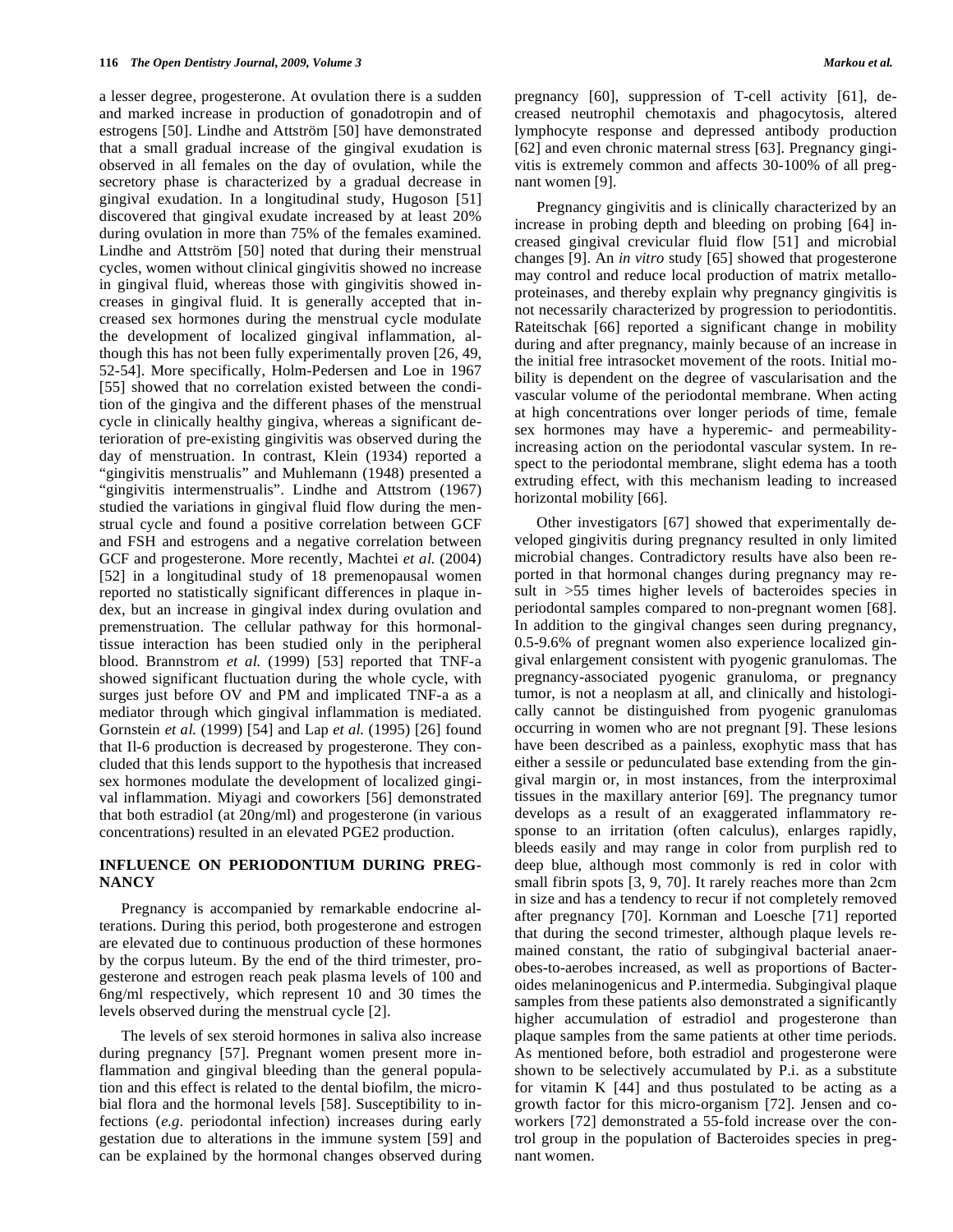## **INFLUENCE OF ORAL CONTRACEPTIVES ON PE-RIODONTIUM**

 Oral contraceptives act to establish hormonal levels of pregnancy and they have similar clinical incidence on tissues. Contrary to the 9-month duration of pregnancy, the effects of oral contraceptives may last much longer [70]. Lindhe and Björn, in a clinical study in 1967 [73], demonstrated that regular use of contraceptive pills for 12 months increases the amount of exudates obtainable from the gingival pockets of the anterior regions. Two years later, Kaufman and Gan [74] showed that a patient who received a weakly progestonic and strongly estrogenic contraceptive (1mg ethynodiol diacelate  $+$  0.1 mg mestranol) presented with hyperplastic gingivitis and a pregnancy-tumor. Jensen and co-workers in 1981 [72] demonstrated a 16-fold increase over the control group in the population of Bacteroides species in women taking contraceptives, whereas Klinger and co-workers in 1998 [75], reported that P.gingivalis and A.a. were not detected and there was a 4.8% increase in P.intermedia in women receiving a contraceptive containing 0.02mg ethinyl estradiol and 0.15mg desogestrel after a 20 day use of this contraceptive. Current oral contraceptives consist of low doses of estrogens (50mg/d) and 1.5mg/d of progestins, in contrast to early formulations which contained higher concentrations of sex steroid hormones. As a result of the new combination in oral contraceptives, if low plaque levels are established and maintained during the period of hormonal contraceptive usage, their effects on the periodontium can be minimized [32].

#### **MENOPAUSE**

 The menopause and the lack of ovarian steroids are known to promote important changes in connective tissue. [76] The mechanisms involved in this influence are not completely understood, but it is thought to be related to the action of estradiol on the connective tissue [77]. The menopause triggers a wide range of changes in women's bodies, and the oral cavity is also affected. Although elevated levels of ovarian hormones, as seen in pregnancy and oral contraceptive usage, can lead to an increase of gingival inflammation with an accompanying increase in gingival exudates, [78] conversely, the menopause – the absence of ovarian sex steroids – has been related to a worsening in gingival health, and hormonal replacement therapy seems to ameliorate this trend [79]. An increase in gingivitis, periodontal disease, tooth loss and dry mouth has been reported [80] and hormone replacement seems to be associated with decreased levels of several indicators of the severity of oral disease as compared with estrogen-insufficient women [81, 82].

 During the menopause estrogen deficiency is one of the most frequent causes of osteoporosis in women and a possible cause of bone loss and insufficient skeletal development in men. Estrogen plays an important role in the growth and maturation of bone as well as in the regulation of bone turnover in adult bone. During bone growth estrogen is needed for proper closure of epiphyseal growth plates both in females and in males. Also in the young skeleton estrogen deficiency leads to increased osteoclast formation and enhanced bone resorption. In menopause estrogen deficiency induces cancellous as well as cortical bone loss. Highly increased bone resorption in cancellous bone leads to general

bone loss and destruction of local architecture because of penetrative resorption and microfractures. In cortical bone the first response of estrogen withdrawal is enhanced endocortical resorption. Later, also intracortical porosity increases. These lead to decreased bone mass, disturbed architecture and reduced bone strength [83].

 The mechanism by which estrogen deficiency causes bone loss remains largely unknown. Estrogen deficiency leads to an increase in the immune function, which culminates in an increased production of TNF by activated T cells. TNF increases osteoclast formation and bone resorption both directly and by augmenting the sensitivity of maturing osteoclasts to the essential osteoclastogenic factor RANKL. Increased T cell production of TNF is induced by estrogen deficiency *via* a complex mechanism mediated by antigenpresenting cells and involving the cytokines IFN-g, IL-7, and TGF-b. Experimental evidence suggests that estrogen prevents bone loss by regulating T cell function and immune cell bone interactions.

 Remarkable progress has been made in elucidating the cross-talk between the immune system and bone, and in uncovering the mechanism by which sex steroids, infection, and inflammation lead to bone loss by disrupting the regulation of the T lymphocyte function in animal models. If the findings in experimental animals are confirmed in humans, it will, perhaps, be appropriate to classify osteoporosis as an inflammatory, or even an auto-immune condition and certainly new therapeutic "immune" targets will emerge [84].

#### **CONCLUSION**

 Female sex hormones are neither necessary nor sufficient to produce gingival changes by themselves. However, they may alter periodontal tissue responses to microbial plaque and thus indirectly contribute to periodontal disease.

#### **REFERENCES**

- [1] Mascarenhas P, Gapski R, Al-Shammari K, Wang H-L. Influence of sex hormones on the periodontium. J Clin Periodontol 2003; 30: 671-81.
- [2] Mariotti A. Sex steroid hormones and cell dynamics in the periodontium. Crit Rev Oral Biol Med 1994; 5: 27-53.
- [3] Amar S, Chung K. Influence of hormonal variation on the periodontium in women. Periodontol 2000 1994; 6: 79-87.
- [4] Perry D. Oral contraceptives and periodontal health. J West Soc Periodontol 1981; 29: 72-80.
- [5] Kalkwarf K. Effect of oral contraceptive therapy on gingival inflammation in humans. J Periodontol 1978; 49: 560-3.
- [6] Zachariasen R. Ovarian hormones and oral health: pregnancy gingivitis. Compendium 1989; 10: 508-12.
- [7] Krejci B, Bissada F. Women's health issues and their relationship to periodontitis. J Am Dent Assoc 2002; 3: 323-9.
- [8] Armitage C. Development of a classification system for periodontal diseases and conditions. Ann Periodontol 1999; 4(1): 1-6.
- [9] Mealey L, Moritz J. Hormonal influences on periodontium. Periodontol 2000 2003; 32: 59-81.
- [10] Mariotti A. Estrogen and extracellular matrix influence human gingival fibroblast proliferation and protein production. J Periodontol 2005; 76: 1391-7.
- [11] Nanba H, Nomura Y, Kinoshita M, *et al*. Periodontal tissues and sex hormones. Effects of sex hormones on metabolism of fibroblasts derived from periodontal ligament. Nippon Shishubyo Gakkai Kaishi 1989; 31: 166-75.
- [12] Liu H, Al-Shaikh A, Panossian V, Finerman A, Lane M. Estrogen affects the cellular metabolism of the anterior cruciate ligament. A potential explanation for female athletic injury. Am J Sports Med 1997; 25: 704-9.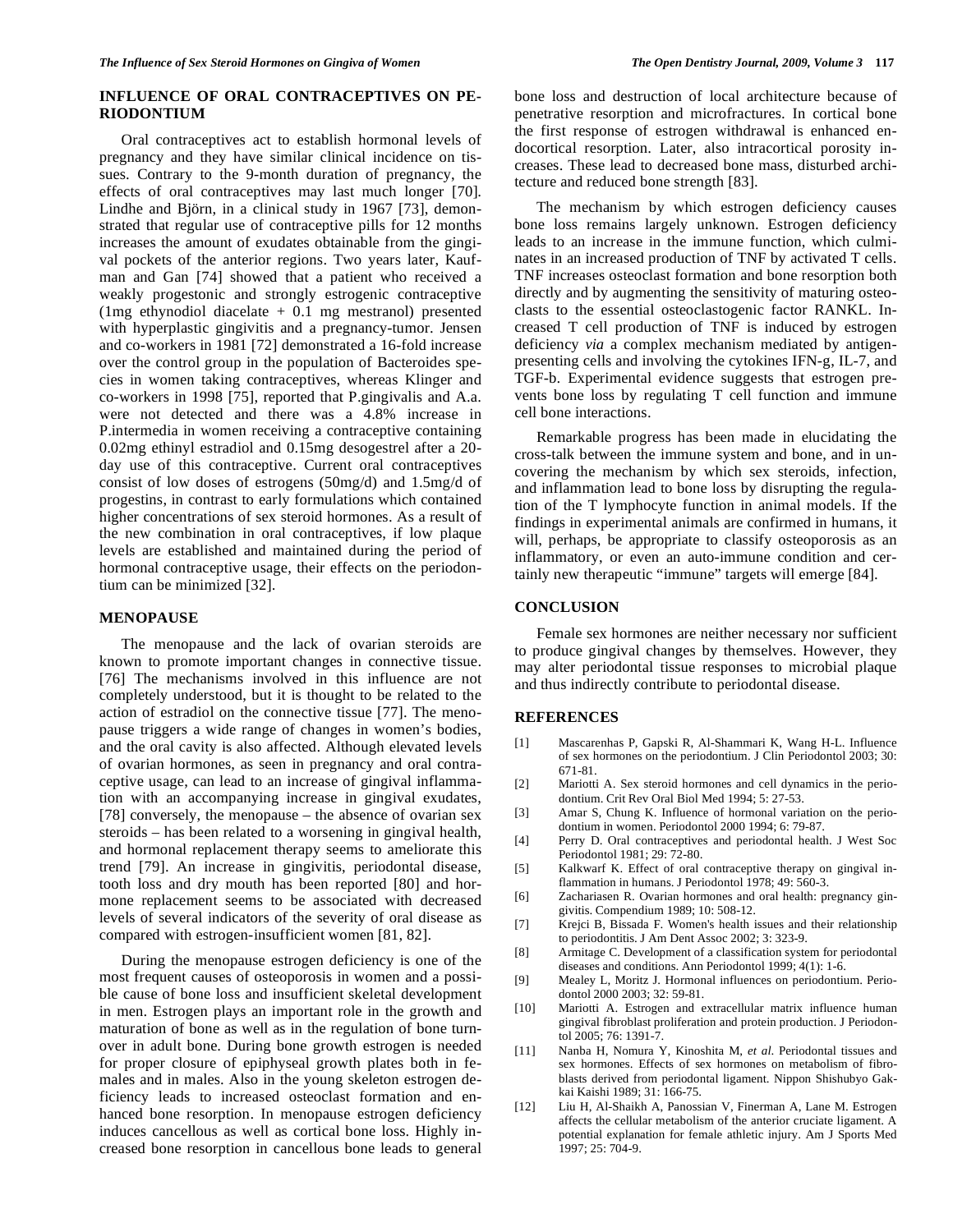- [13] Yu D, Panossian V, Hatch D, Liu H, Finerman A. Combined effects of estrogen and progesterone on the anterior cruciate ligament. Clin Orthop 2001; 383: 268-81.
- [14] Thomson E, Pack C. Effects of extended systemic and topical folate supplementation on gingivitis of pregnancy. J Clin Peridontol 1982; 9: 275-80.
- [15] Prill H, Gotz F. Blood flow in the myometrium and endometrium of the uterus. Am J Obstet Gynecol 1961; 82: 102-8.
- [16] Lindhe J, Branemark I. Changes in microcirculation after local application of sex hormones. J Period Res 1967; 2: 185-93.
- [17] Lindhe J, Branemark I. Changes in vascular permeability after local application of sex hormones. J Periodontal Res 1967; 2: 259-65.
- [18] Lindhe J, Branemark I. Changes in vascular proliferatim after local application of sex hormones. J Periodontal Res 1967; 2: 266-72.
- [19] Lindhe J, Hamp E, Loe H. Plaque induced periodontal disease in beagle dogs. A 4 year clinical, roentgenorgraphical and histometric study. J Periodontal Res 1975; 10: 243-55.
- [20] Jonsson D. The biological role of the female sex hormone estrogen in the periodontium-studies on human periodontal ligament cells. Swed Dent J Suppl 2007; 187: 11-54.
- [21] Huber A, Kupperman J, Newell K. Estradiol prevents and testosteronepromotes Fas-dependent apoptosis in CD4+ Th2 cells by altering Bcl 2 expression. Lupus 1999; 8: 384-7.
- [22] Olsen J, Kovacs J. Gonodal steroids and immunity. Endocr Rev 1996; 17: 369-84.
- [23] Ferris M. Alteration in female sex hormones: their effect on oral tissues and dental treatment. Compend Contin Educ Dent 1993; 14: 1558-70.
- [24] Miyagi M, Aoyama H, Morishita M, Iwamoto Y. Effects of sex hormones on chemotaxis of human peripheral polymorphonuclear leukocytes and monocytes. J Periodontol 1992; 63: 28-32.
- [25] Tabibzadeh S, Santhanam U, Sehgal B, May T. Cytokine-induced production of IFN- $\beta$ 2/IL-6 by freshly explanted human endometrial stromal cells. Modulation by estradiol 17-β. J Immunol 1989; 142: 3134-9.
- [26] Lapp A, Thomas E, Lewis B. Modulation by progesterone of interleukin-6 production by gingival fibroblasts. J Periodontol 1995; 66: 279-84.
- [27] Gordon M, Leboff S, Glowacki J. Adrenal and gonodal steroids inhibit Il-6 secretion by human marrow cells. Cytokine 2001; 16: 178-86.
- [28] Keijser BJ, Zaura E, Huse SM, *et al.* Pyrosequencing analysis of the oral microflora of healthy adults. J Dent Res 2008; 87(11): 1016-20.
- [29] Fischer C, Persson E, Persson R. Influence of the menstrual cycle on the oral microbial flora in women: a case-control study including men as control subjects. J Periodontol 2008; 79(10): 1966-73.
- [30] Soory M. Bacterial steroidogenesis by periodontal pathogens and the effect of bacterial enzymes on steroid conversions by human gingival fibroblasts in culture. J Periodont Res 1995; 30: 124-31.
- [31] Soory M. Targets for steroid hormone mediated actions of periodontal pathogens, cytokines and therapeutic agents: some implications on tissue turnover in the periodontium. Curr Drug Targets 2000; 1: 309-25.
- [32] Soory M, Ahmad S. 5 alpha reductase activity in human gingiva and gingival fibroblasts in response to bacterial culture supernatants, using [14C]4-androstenedione as substrate. Arch Oral Biol 1997; 42: 255-62.
- [33] Cook M, Robaire B. Modulation of epididymal delta 4-steroid 5 alpha-reductase activity *in vitro* by the phospholipid environment. J Biol Chem 1985; 260: 7489-95.
- [34] Angold A, Costello J, Erkanli A, Worthman M. Pubertal changes in hormone levels and depression in girls. Psychol Med 1999; 29: 1043-53.
- [35] Rose F, Mealey L, Genco J, Cohen W. Periodontics: Medicine, Surgery and Implants. St. Louis: Elsevier Mosby 2004; pp. 799-800.
- [36] Glickman I, Smulow B. Periodontal Disease: Clinical, Radiographic and Histopathologic Features. Philadelphia: WB Saunders 1974; pp. 52-3.
- [37] Nakagawa S, Machida Y, Nakagawa T, *et al*. Infection by Porphyromonas gingivalis and Actinobacillus actinomycetemcamitans, and antibody responses at different ages in humans. J Periodontal Res 1994; 29: 9-16.
- [38] Mascarenhas P, Gapski R, Al-Shammari K, Wang H-L. Influence of sex hormones on the periodontium. J Clin Periodontol 2003; 30: 671-81.
- [39] Bimstein E, Matsson L. Growth and development considerations in the diagnosis of gingivitis and periodontitis in children. Pediatr Dent 1999; 21: 186-91.
- [40] Sutcliffe P. A longitudinal study of gingivitis and puberty. J Period Res 1972; 7: 52-8.
- [41] Tiainen L, Aslkainen S, Saxen L. Puberty-associated gingivitis. Commun Dent Oral Epidemiol 1992; 20: 87-9.
- [42] Mombelli A, Lang P, Burgin B, Gusberti A. Microbial changes associated with the development of puberty gingivitis. J Periodontal Res 1990; 25: 331-8.
- [43] Nakagawa S, Fujii H, Machida Y, Okud K. A longitudinal study from prepuberty to puberty of gingivitis. Correlation between the occurrence of Prevotella intermedia and sex hormones. J Clin Periodontol 1994; 21: 658-65.
- [44] Kormman S, Loesce J. Effects of estradiol and progesterone on Bacteroides melaninogenicus and Bacteroides gingivalis. Infect Immun 1982; 35: 256-63.
- [45] Gusberti F, Mombelli A, Lang N, Minder C. Changes in subgingival microbiota during puberty. A 4-year longitudinal study. J Clin Periodontol 1990; 17: 685-92.
- [46] Oh J, Eber R, Wang L. Periodontal diseases in the child and adolescent. J Clin Periodontol 2002; 29(5): 400-10.
- [47] Gusberti F, Syed S, Bacon G, Grossman N, Laosche W. Puberty gingivitis in insulin-dependent diabetic children I. Cross-sectional observations. J Periodontol1983; 54: 714-20.
- [48] Yanover L, Ellen R. A clinical and microbiologic examination of gingival disease in parapubescent females. J Periodontol 1986; 57: 562-7.
- [49] McCartney R, Gingrich B, Hu Y, Evans S, Marshall C. Hypothalamic regulation of cyclic ovulation: evidences that the increase in gonadotropin-releasing hormone pulse frequency during the follicular phase reflects the gradual loss of the restraining effects of progesterone. J Clin Endocrinol Metab 2002; 87: 2194-200.
- [50] Lindhe J, Attstrom R. Gingival exudation during the menstrual cycle. J Period Res 1967; 2: 194-8.
- [51] Hugoson A. Gingivitis in pregnant women. A longitudinal clinical study. Odontol Revy 1971; 22: 65-84.
- [52] Machtei E, Mahler D, Sanduri H, Peled M. The effect of menstrual cycle on periodontal health. J Periodontol 2004; 75: 408-12.
- [53] Brannstrom M, Friden E, Jasper M, Norman J. Variation in peripheral blood leels of immunoreactive tumor necrosis factor alpha trhoughout the menstrual cycle and secretion of TNF-a from the human corpus inteum. Eur J Obstet Gynecol Reprod Biol 1999; 83: 213-7.
- [54] Gornstein A, Lapp A, Bustos–Valdes M, Zamorano P. Androgens modulate interleukin-6 production by gingival fibroblasts *in vitro*. J Periodontol 1999; 70: 604-9.
- [55] Holm-Pedersen P, Loe H. Flow of gingival exudate as related to menstruation and pregnancy. J Periodontal Res 1967; 2(1): 13-20.
- [56] Miyagi M, Morishita M, Iwamoto Y. Effects of sex hormones on production of prostaglandin E2 by human peripheral monocytes. J Periodontol 1993; 64: 1075-8.
- [57] Yokoyama M, Hinode D, Masuda K, Yoshioka M, Grenier D. Effect of female sex hormones on Campylobacter rectus and human gingival fibroblasts. Oral Microbiol Immunol 2005; 20: 239- 43.
- [58] Al Habashneh R, Guthmiller M, Levy S, *et al*. Factors related to utilization of dental services during pregnancy. J Clin Periodontol 2005; 32: 815-21.
- [59] Brabin J. Epidemiology of infection in pregnancy. Rev Infect Dis 1985; 7: 579-603.
- [60] Smith L. Foodborne infections during pregnancy. J Food Protein 1999; 62: 818-29.
- [61] Taylor D, Sulivan A, Eblen C, Gercel T. Modulation of T-cell CD3-zeta chain expression during normal pregnancy . J Peprod Immunol 2002; 54: 15-31.
- [62] Zachariasen D. The effect of elevated ovarian hormones on periodontal health: oral contraceptives and pregnancy. Women Health 1993; 20: 21-30.
- [63] Culhane F, Rauth V, McCollum F, Hogan K, Agnew K, Wadhwa D. Maternal stress is associated with bacterial vaginosis in human pregnancy. Matern Child Health J 2001; 5: 127-34.
- [64] Miyazaki H, Yamashita Y, Shirahama R. *et al.* Periodontal condition of pregnant women assessed by CPITN. J Clin Periodontol 1991; 18: 751-4.